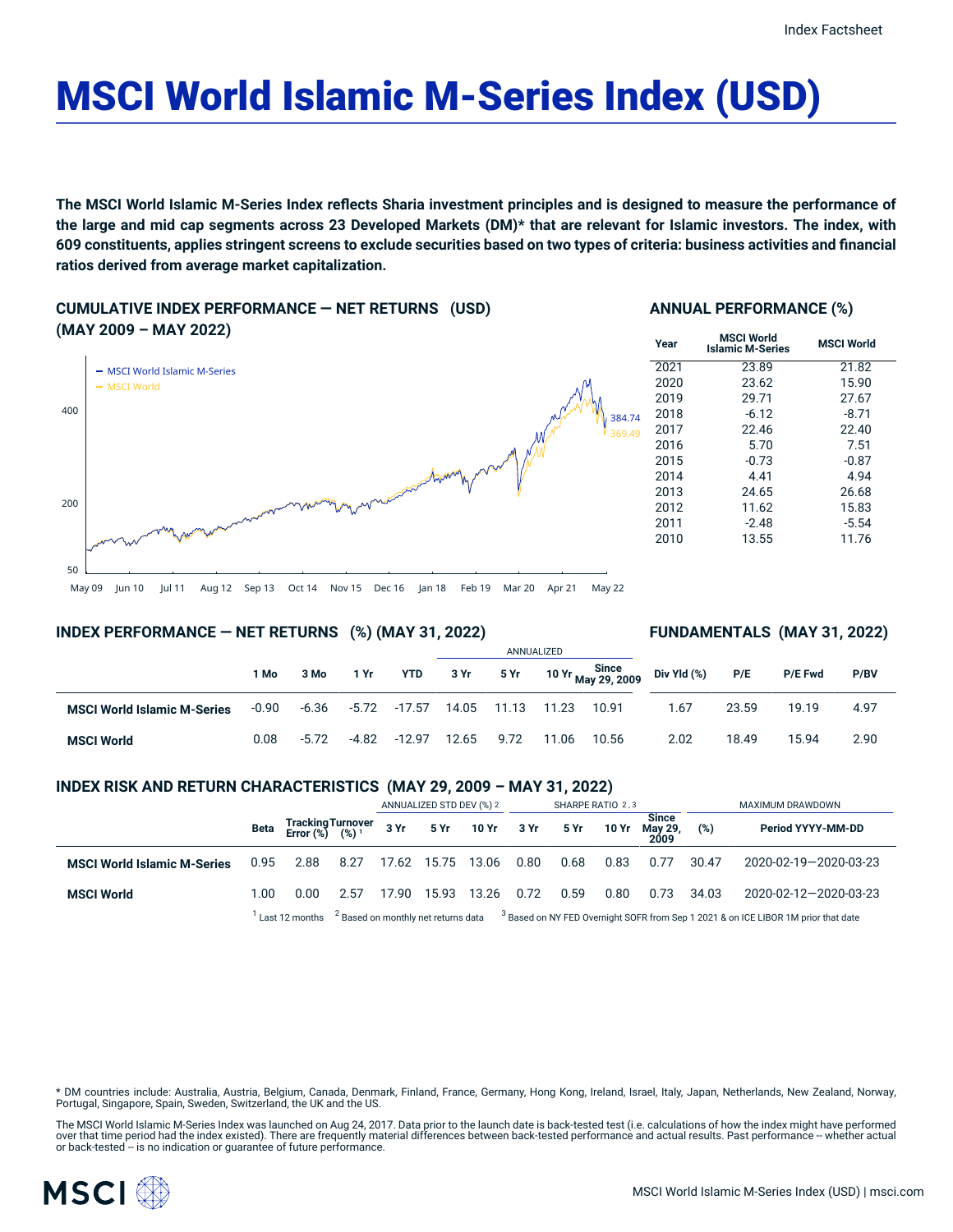#### **INDEX CHARACTERISTICS**

|                     | <b>MSCI World</b><br><b>Islamic M-Series</b> | <b>MSCI World</b> |  |  |  |  |  |
|---------------------|----------------------------------------------|-------------------|--|--|--|--|--|
| Number of           | 609                                          | 1.540             |  |  |  |  |  |
| <b>Constituents</b> |                                              |                   |  |  |  |  |  |
|                     | Weight $(*)$                                 |                   |  |  |  |  |  |
| Largest             | 4.98                                         | 4.54              |  |  |  |  |  |
| <b>Smallest</b>     | 0.00                                         | 0.00              |  |  |  |  |  |
| Average             | 0.16                                         | 0.06              |  |  |  |  |  |
| <b>Median</b>       | 0.07                                         | 0.03              |  |  |  |  |  |

| <b>TOP 10 CONSTITUENTS</b> |           |                     |                            |                     |
|----------------------------|-----------|---------------------|----------------------------|---------------------|
|                            | Country   | Index<br>Wt. $(\%)$ | Parent<br>Index<br>Wt. (%) | <b>Sector</b>       |
| MICROSOFT CORP             | US        | 4.98                | 3.60                       | Info Tech           |
| <b>TESLA</b>               | US        | 2.84                | 1.20                       | Cons Discr          |
| JOHNSON & JOHNSON          | US        | 2.08                | 0.88                       | Health Care         |
| <b>NVIDIA</b>              | US        | 2.05                | 0.87                       | Info Tech           |
| <b>META PLATFORMS A</b>    | US        | 2.01                | 0.85                       | Comm Srvcs          |
| <b>EXXON MOBIL CORP</b>    | US        | 1.78                | 0.75                       | Energy              |
| PROCTER & GAMBLE CO        | US        | 1.57                | 0.66                       | <b>Cons Staples</b> |
| <b>NESTLE</b>              | <b>CH</b> | 1.51                | 0.64                       | <b>Cons Staples</b> |
| <b>CHEVRON CORP</b>        | US        | 1.48                | 0.63                       | Energy              |
| <b>HOME DEPOT</b>          | US        | 1.39                | 0.59                       | Cons Discr          |
| Total                      |           | 21.69               | 10.67                      |                     |

#### **FACTORS - KEY EXPOSURES THAT DRIVE RISK AND RETURN MSCI FACTOR BOX**



#### **SECTOR WEIGHTS**



#### **MSCI FaCS**



Neutral factor exposure (FaCS = 0) represents

#### 5.59% 72.14% 5.16% 2.74% 2.72% 11.65%

● United States 72.14% ● Japan 5.59% ● Switzerland 5.16% ● United Kingdom 2.74% ● France 2.72% ● Other 11.65%

**COUNTRY WEIGHTS**

relative to a broad global index - MSCI ACWI IMI.

MSCI ACWI IMI.